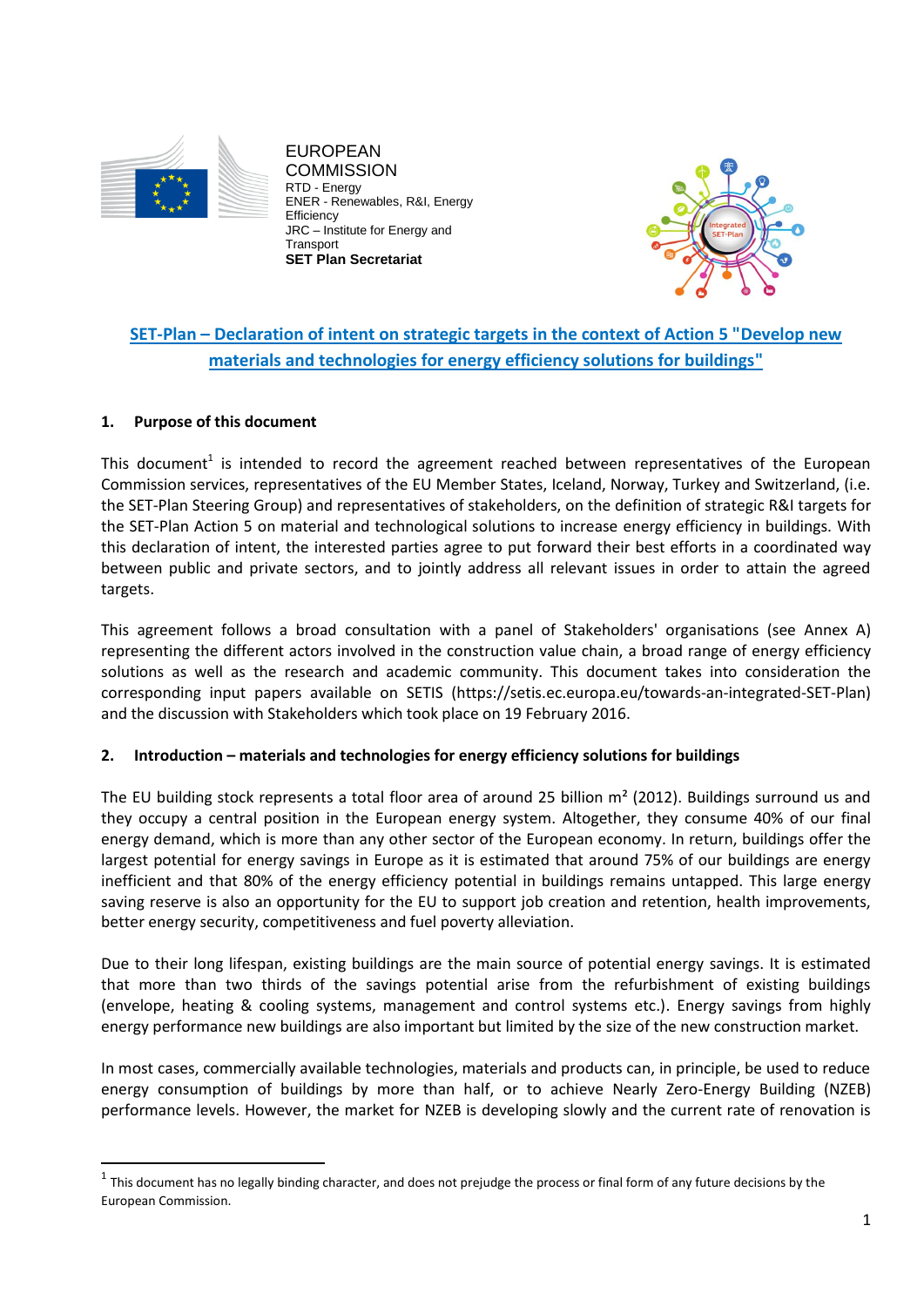very low with only 0.4-1.2% of our buildings being renovated each year. This low deployment rate is the result of various obstacles ranging from social, financial, legal, technical to market barriers.

To address these barriers and achieve its climate and energy targets, the EU has put in place a comprehensive regulatory framework built around the Energy Performance of Buildings Directive (EPBD) (2010/31/EU), the Energy Efficiency Directive (EED) (2012/27/EU), the Renewables Directive (2009/28/EC) and the Eco-design (2009/125/EC) and Energy-labelling (2010/30/EU) Directives. As part of the Energy Union Strategy<sup>2</sup> of 25 February 2015, the European Commission will review both the EPBD and the EED in order to create the appropriate framework for progress.

In line with action 5 of the Strategic Energy Technology Plan Communication, this declaration aims at defining how research and innovation could further underpin the implementation of this EU policy framework and accelerate the transformation of our building stock, by focussing on the principal technological barriers. However, R&I objectives on non-technological elements e.g. on socio-economics, financing, legal barriers are also essential. Whereas they are not the purpose of this specific action, they would require dedicated actions in close coordination with the upcoming review of legislation.

Coordinated R&I in technological and material developments represent an opportunity to accelerate greater energy efficiency in buildings by offering new or improved solutions that better respond to the market's needs. In particular, technological solutions have a key role to play in addressing the following specific barriers:

- Renovations are too often lacking a holistic approach (at the building level, but also at neighbourhood and city level, in order to optimise urban planning). They include insufficient energy efficiency measures and they are sometimes facing comfort, operation and moisture issues. In addition, the payback time for ambitious energy renovations is considered too long by most building owners.
- In many countries, Nearly Zero-Energy Buildings (NZEB) are more expensive to construct and sometimes maintain than buildings that only comply with standard building codes and regulation (with estimated average additional costs being in the order of 10%).
- Delayed and lengthy construction works tend to increase costs and disturbance for occupants in case of refurbishment. Construction processes are currently carried out alongside largely different patterns, involving a large number of players, mainly SMEs, which are not sufficiently interconnected along the different stages of the construction processes.
- The gap between the predicted and the measured energy performance creates uncertainties for investors and hampers future investments.

The substantial changes to come driven by both consumer demand and legislation need to be taken into perspective when planning and monitoring R&I activities: for instance, the trend towards more  $m^2$  of living space per inhabitant, increased comfort requirements, smart solutions for buildings, requirements regarding climate change resilience, adaptation to ageing population etc.

In this context, four specific R&I targets have been defined. The most important objective is to concentrate and coordinate our R&I efforts to master the renovation of the most representatives groups of buildings that share similar constraints (e.g. construction periods, climatic zones, building types) across Europe with ambitious, cost-effective and holistic refurbishment packages. The second objective aims at reducing the construction and maintenance costs of new NZEB in order to support their large-scale deployment. The last two objectives aim at improving construction processes and practices by making energy efficiency works in new and existing buildings less costly, less disruptive for occupants and more reliable in their performance.

 $\ddot{\phantom{a}}$  $^{2}$  COM(2015) 80 final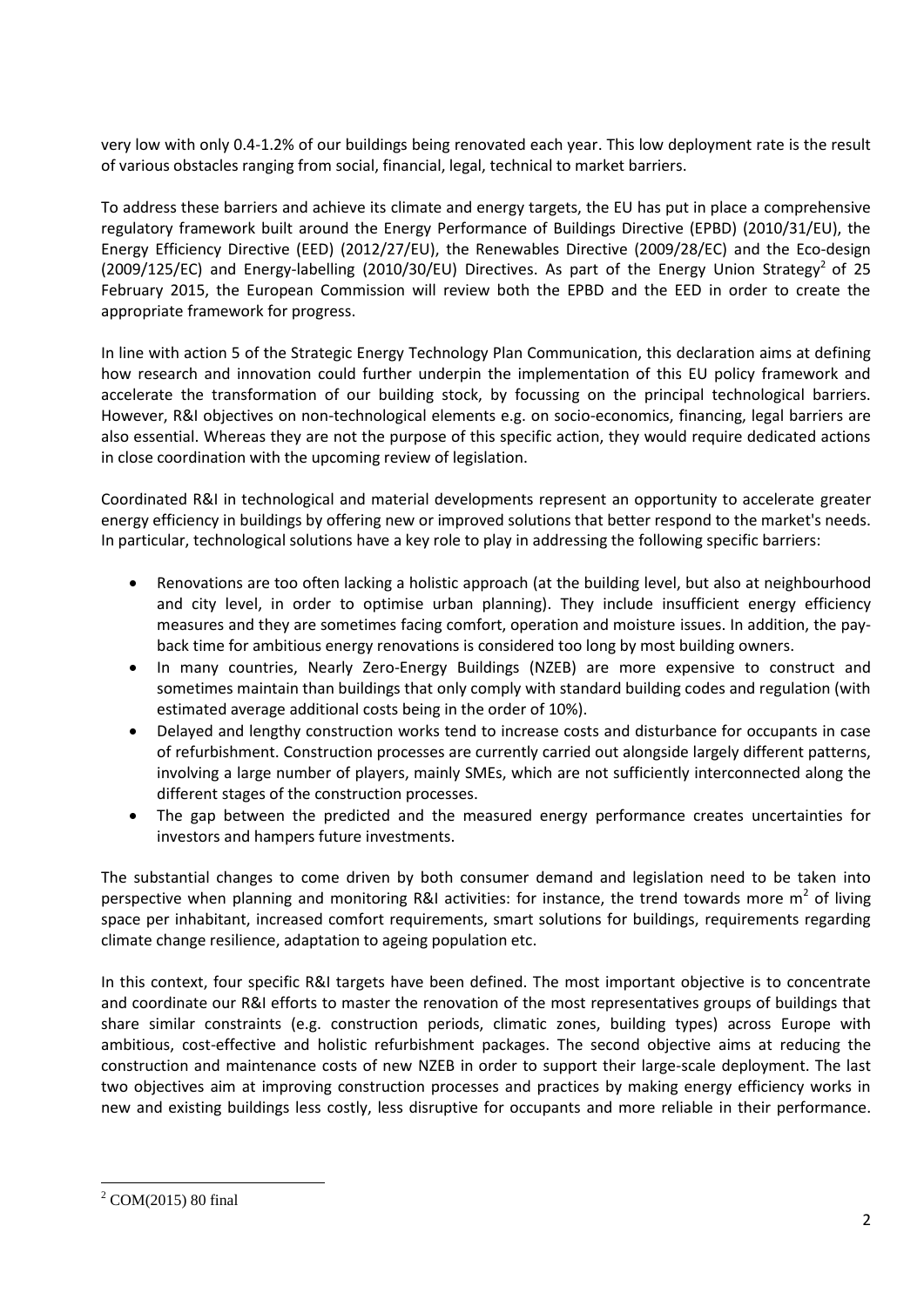R&I activities in these areas should build upon the accumulated experience at the national and EU level (e.g. EeB PPP projects<sup>3</sup>).

Similar to the central position of buildings in the energy system, the R&I targets for SET-Plan action 5 interlink with a number of other SET-Plan actions. Namely the holistic approach at the neighbourhood/city level is covered under action 3 related to smart solutions to energy consumers, smart-homes, buildings-to-grid integration and smart cities and communities which will require sound coordination between the implementation plans. Similarly, coordination is needed with action 1 related to renewable energy systems for buildings and their integration, as well as for action 7 on becoming competitive in the global battery sector to drive e-mobility forward.

#### **3. Specific targets**

1

Building on the Integrated Roadmap (IR) of the SET-Plan and some parts and aspects of the multi-annual roadmap prepared by the Energy-efficient Buildings (EeB) PPP<sup>4</sup>, public (e.g. EU, Member States or Regions funds) and private investment must focus on targeted R&I actions to achieve the following goals in terms of developing materials and technologies for energy efficiency solutions for buildings, while striving to reduce GHG emissions:

1. Mastering the renovation of the main existing building typologies in Europe with ambitious, cost-effective and holistic refurbishment packages (for residential and non-residential buildings):

By 2025, R&I will lead to the development and demonstration of highly replicable, standardised and holistic refurbishment packages tailored to the main building typologies in Europe (including historical buildings). The objective is to reduce on average the primary energy of buildings by 60% while reducing total cost of ownership and limiting the payback time to 10 years.

These packages should lead to optimal system design and control aiming at maximising energy saving opportunities while covering the remaining energy demand by renewable energy sources to the largest possible extent. They should be based on a holistic approach considering the building and its context (i.e. energy networks, systems and planning at neighbourhood/city level), they should respond to consumers' needs (e.g. comfort, healthy indoor climate), be durable, reusable and recyclable, easy to install, operate and maintain. Based on interoperability among systems, they should combine together existing and emerging sustainable technologies and materials to address energy efficiency throughout the building envelope, technical building systems (including renewable energy technologies and storage) and optimised operation and building performance levels throughout its life time, including with modern ICT-based solutions.

*Monitoring approach: monitoring of R&I activities (number of building typologies addressed, energy and financial performance of the refurbishment packages, etc.), analysis of future building renovation strategies, building stock observatory and market survey. The estimation of the financial performance should take into account the monetisation of the multiple benefits of energy efficiency (e.g. higher property value, higher productivity).*

<sup>3</sup> http://www.ectp.org/cws/params/ectp/download\_files/36D3750v3\_EeB\_PPP\_Project\_Review.pdf <sup>4</sup> EEB roadmap: http://www.ectp.org/cws/params/ectp/download files/36D2981v1 Eeb cPPP\_Roadmap\_under.pdf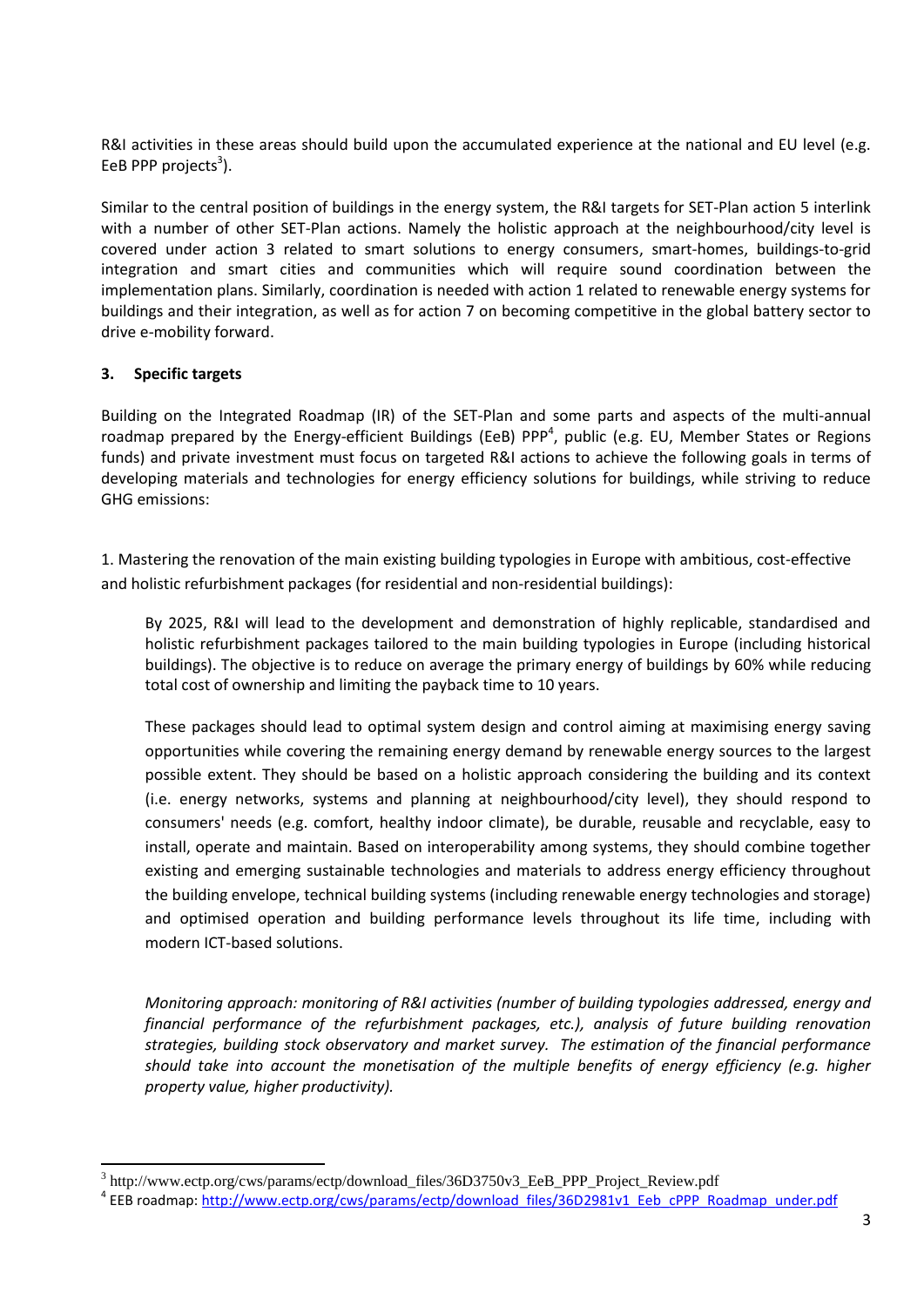2. Reducing the construction and maintenance costs of new Nearly Zero Energy Buildings (for residential and non-residential buildings)

By 2025, develop and demonstrate market ready solutions to reduce the construction and maintenance costs of Nearly Zero Energy Buildings (NZEB) or positive energy buildings by at least 10% compared to their costs in 2015 with a view to reach a cost reduction of 15%. While reducing cost, these energyrelated solutions should lead to optimal holistic system design and control and they should respond to consumers' and societal needs.

*Monitoring approach: monitoring of R&I activities, market survey - costs reduction being calculated without inflation and by offsetting costs related to changes in the market trends for non-energy related works (e.g. interior design).*

3. Making energy efficiency works in new and existing buildings less costly and less disruptive for occupants (for residential and non-residential buildings)

By 2025, develop and demonstrate market ready solutions to reduce the average duration of energyrelated construction works by more than 20% for renovation and for new buildings compared to current national standard practices. Activities could include solutions capable of being adapted to the final conditions with a lower execution time (e.g. offsite construction) or other solutions to increase the effectiveness of construction processes.

*Monitoring approach: monitoring of R&I activities, market survey.*

4. Closing the gap between predicted and measured energy performance for new and refurbished buildings (for residential and non-residential buildings)

By 2025, R&I will develop and demonstrate market ready solutions to reduce the difference between the predicted and the measured energy performance to maximum 15% after the commissioning period with the ambition to reach 10%. These solutions should for instance result in more accurate energy performance prediction for new and refurbished buildings (e.g. better baseline, better understanding of occupants' behaviour), optimised control systems or solutions to increase the quality of workmanship.

*Monitoring approach: monitoring of R&I activities, market survey, database of ex-post and ex-ante data on energy performance.*

#### **4. Next Steps**

-

The interested parties agree to develop within 6 months a detailed implementation plan for the support of these targets by 2025; to determine joint and/or coordinated actions; to identify the ways in which EU and national research and innovation programmes could most usefully contribute in complement to other R&I efforts; to identify the contributions of the private sector, research organizations, and universities; to identify all issues of a technological, socio-economic, regulatory or other nature that may be of relevance in achieving the targets and report regularly on the progress with the purpose of monitoring the realisation of the targets and taking corrective action wherever and whenever necessary.